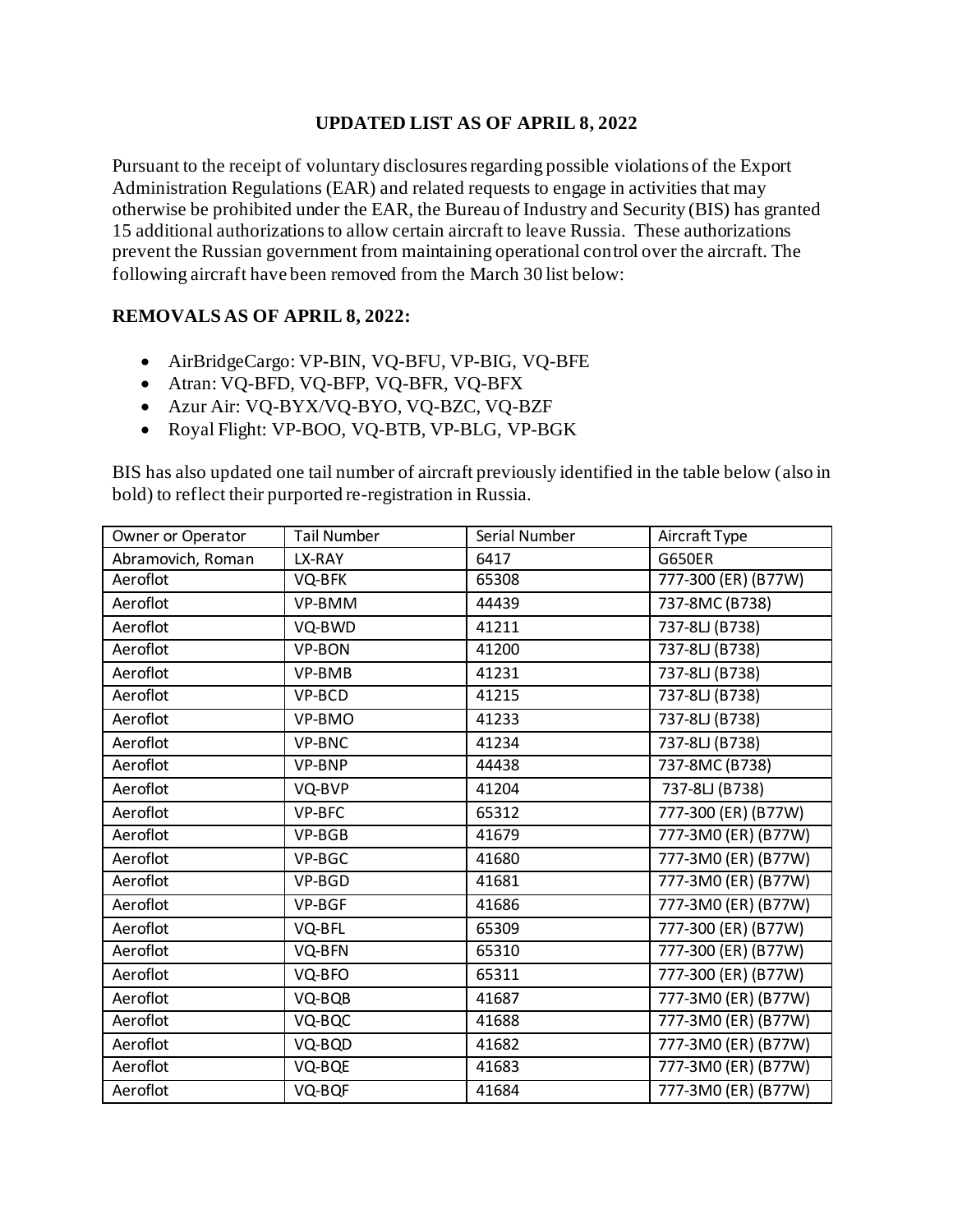| Aeroflot       | VQ-BQG            | 41689 | 777-3M0 (ER) (B77W)              |
|----------------|-------------------|-------|----------------------------------|
| Aeroflot       | VQ-BUA            | 41685 | 777-3M0 (ER) (B77W)              |
| Aeroflot       | VQ-BUB            | 41690 | 777-3M0 (ER) (B77W)              |
| Aeroflot       | VP-BPF            | 44436 | 737-8MC (B738)                   |
| Aeroflot       | VQ-BUC            | 41691 | 777-3M0 (ER) (B77W)              |
| Aeroflot       | VP-BGI            | 41223 | 737-8LJ (B738)                   |
| Aeroflot       | VP-BNQ            | 44432 | 737-8MC (B738)                   |
| Aeroflot       | VQ-BWA            | 41207 | 737-8LJ (B738)                   |
| Aeroflot       | VQ-BWC            | 41210 | 737-8LJ (B738)                   |
| Aeroflot       | VP-BPG            | 41693 | 777-3M0 (ER) (B77W)              |
| Aeroflot       | RA-73094          | 41216 | 737-8LJ (B738)                   |
| Aeroflot       | RA-73104          | 44443 | 737-8MC (B738)                   |
| Aeroflot       | RA-73121          | 41203 | 737-8LJ (B738)                   |
| Aeroflot       | VP-BCG            | 41217 | 737-8LJ (B738)                   |
| Aeroflot       | VP-BGG            | 41222 | 737-8LJ (B738)                   |
| Aeroflot       | VP-BGN            | 41225 | 737-8LJ (B738)                   |
| AirBridgeCargo | VQ-BGZ            | 37580 | 747-8HV(F) (B748)                |
| AirBridgeCargo | VQ-BVR            | 60687 | $747-8HV(F)$ (B748)              |
| AirBridgeCargo | VQ-BLR            | 37668 | 747-8HV(F) (B748)                |
| AirBridgeCargo | VQ-BRH            | 37669 | 747-8HV(F) (B748)                |
| AirBridgeCargo | VQ-BRJ            | 37670 | 747-8HV(F) (B748)                |
| AirBridgeCargo | VQ-BLQ            | 37581 | 747-8HV(F) (B748)                |
| AirBridgeCargo | VP-BBY            | 63781 | 747-83Q(F) (B748)                |
| Aviastar-TU    | VQ-BCB / RA-78003 | 27056 | 757-223(PCF) (B752)              |
| Aviastar-TU    | VQ-BKK / RA-73352 | 25731 | 757-223(PCF) (B752)              |
| Aviastar-TU    | VQ-BSX / RA-73354 | 27053 | 757-223(PCF) (B752)              |
| Aviastar-TU    | VQ-BBU / RA-73351 | 25696 | 757-223(PCF) (B752)              |
| Aviastar-TU    | VQ-BON / RA-73355 | 27054 | 757-223(PCF) (B752)              |
| Alrosa         | EI-FCH            | 32576 | 737-83N (B738)                   |
| Azur Air       | VP-BLV            | 30043 | 757-28A (B752)                   |
| Azur Air       | VQ-BEY            | 29382 | 757-2Q8 (B752)                   |
| Azur Air       | RA-73030          | 24746 | 767-3Q8(ER) (B763)               |
| Azur Air       | VP-BIS            | 30045 | 757-2QB (B752)                   |
| Azur Air       | VQ-BEZ            | 29377 | 757-2QB (B752)                   |
| Azur Air       | VQ-BEN            | 28140 | $\overline{767}$ -33A(ER) (B763) |
| Azur Air       | VP-BYC            | 30338 | 757-231 (B752)                   |
| Azur Air       | VQ-BQA            | 30044 | 757-2QB (B752)                   |
| Azur Air       | VQ-BKB            | 26268 | 757-2QB (B752)                   |
| Azur Air       | RA-73032          | 27614 | 767-306(ER)                      |
| Azur Air       | RA-73034          | 27612 | 767-306(ER)                      |
| Azur Air       | VP-BRA            | 27477 | 767-33A(ER) (B763)               |
| Azur Air       | VQ-BKF            | 26268 | 757-2QB (B752)                   |
| Azur Air       | VP-BUX            | 24947 | 767-3Y0(ER) (B763)               |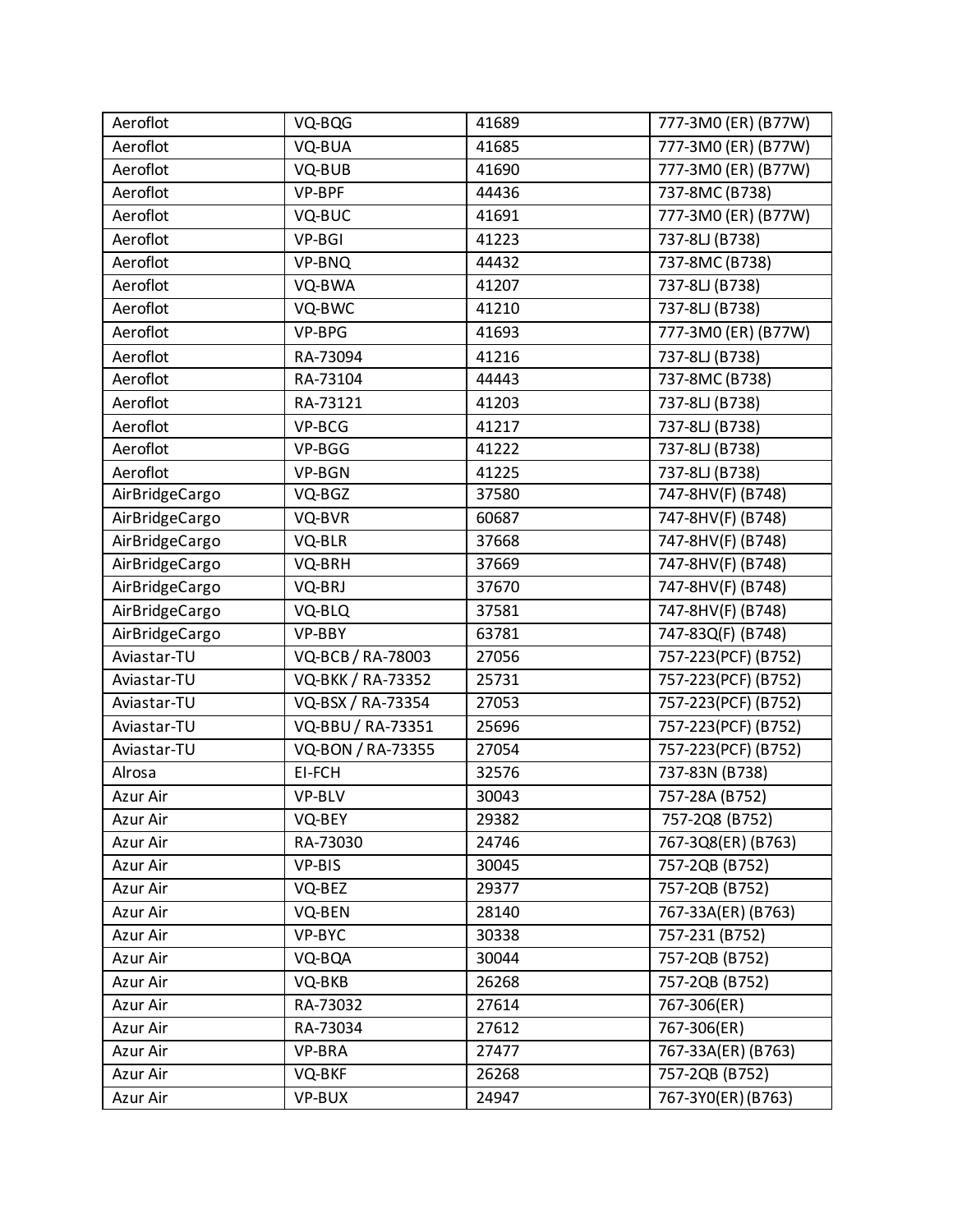| Azur Air  | VP-BUV                   | 24745 | 767-3Q8(ER) (B763)      |
|-----------|--------------------------|-------|-------------------------|
| Azur Air  | VQ-BTK                   | 35302 | 777-3ZG(ER)(B77W)       |
| Azur Air  | VQ-BZA                   | 32728 | 777-31H(ER)(B77W)       |
| Azur Air  | VQ-BUO                   | 27909 | 767-33A(ER) (B763)      |
| Nordstar  | <b>VP-BKT / RA-73259</b> | 28871 | 737-33R (B733)          |
| Nordwind  | VP-BJL                   | 32639 | 777-35E(ER) (B77W)      |
| Nordwind  | VP-BSC                   | 40233 | 737-8KN (B738)          |
| Nordwind  | VP-BJR                   | 37136 | 777-3B5(ER)(B77W)       |
| Nordwind  | VP-BJH                   | 28533 | 777-212(ER) (B772)      |
| Nordwind  | VQ-BJA                   | 28520 | $777 - 212$ (ER) (B772) |
| Nordwind  | VP-BJO                   | 32640 | 777-35E(ER)(B77W)       |
| Nordwind  | VP-BSE                   | 40236 | 737-8KN (B738)          |
| Nordwind  | VP-BJJ                   | 32719 | 777-2Q8(ER) (B772)      |
| Pegas Fly | RA-73272                 | 27608 | 777-2Q8(ER) (B772)      |
| Pobeda    | VP-BFB                   | 41219 | 737-8LJ (B738)          |
| Pobeda    | VP-BGQ                   | 41227 | 737-8LJ (B738)          |
| Pobeda    | VP-BGR                   | 41228 | $737-8LJ$ (B738)        |
| Pobeda    | VP-BOD                   | 41238 | 737-8LJ (B738)          |
| Pobeda    | VP-BOH                   | 41244 | 737-8LJ (B738)          |
| Pobeda    | VP-BQB                   | 64862 | 737-8MC (B738)          |
| Pobeda    | VP-BQC                   | 64863 | 737-8AL (B738)          |
| Pobeda    | VP-BQE                   | 64864 | 737-8MC (B738)          |
| Pobeda    | VP-BQH                   | 64866 | 737-8MC (B738)          |
| Pobeda    | VP-BQJ                   | 64867 | 737-8MC (B738)          |
| Pobeda    | VP-BQM                   | 64868 | 737-8MC (B738)          |
| Pobeda    | VP-BQQ                   | 64869 | 737-8MC (B738)          |
| Pobeda    | VQ-BHC                   | 41220 | 737-8LJ (B738)          |
| Pobeda    | VQ-BHD                   | 41221 | 737-8LJ (B738)          |
| Pobeda    | VQ-BHQ                   | 41226 | 737-8LJ (B738)          |
| Pobeda    | VQ-BHT                   | 41235 | 737-8LJ (B738)          |
| Pobeda    | VQ-BHU                   | 41229 | 737-8LJ (B738)          |
| Pobeda    | VQ-BHW                   | 41241 | 737-8LJ (B738)          |
| Pobeda    | VQ-BWG                   | 41205 | 737-8LJ (B738)          |
| Pobeda    | VQ-BWH                   | 41206 | 737-8LJ (B738)          |
| Rossiya   | VP-BOB                   | 41236 | 737-8LJ (B738)          |
| Rossiya   | VP-BOI                   | 41224 | 737-8LJ (B738)          |
| Rossiya   | VP-BUS                   | 44435 | 737-8MC (B738)          |
| Rossiya   | VQ-BPX                   | 35278 | 737-8Q8 (B738)          |
| Rossiya   | VQ-BSR                   | 33622 | 737-8AS (B738)          |
| Rossiya   | VQ-BSS                   | 33602 | 737-8AS (B738)          |
| Rossiya   | VQ-BVU                   | 41202 | 737-8LJ (B738)          |
| Rossiya   | VQ-BVV                   | 41201 | 737-8LJ (B738)          |